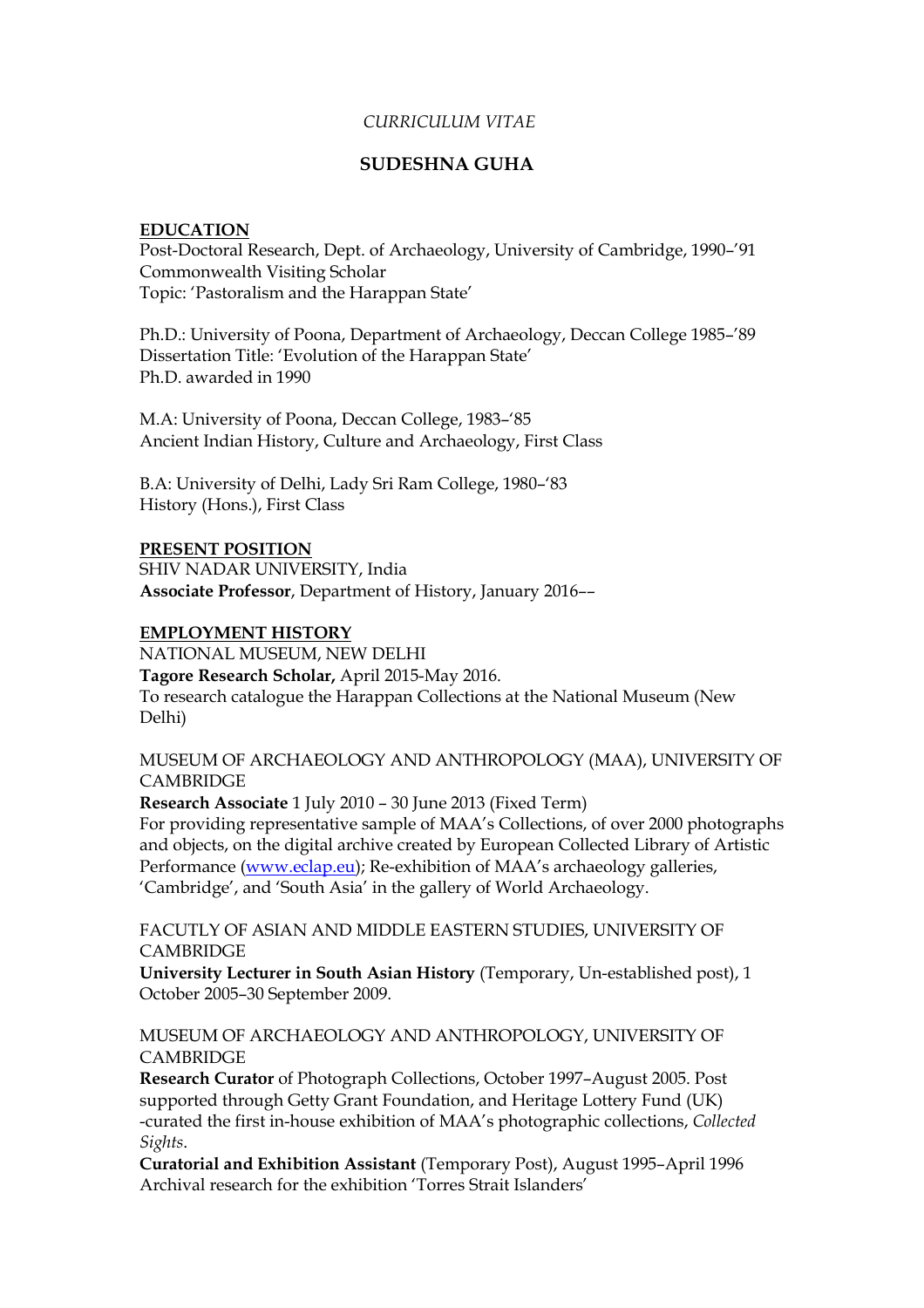## VICTORIA & ALBERT MUSEUM, LONDON

**Curatorial Assistant,** Indian and Southeast Asian Collections, September 1994–July 1995 (Tenure of post covering a permanent Curator's sabbatical leave) Created digital databases for the department's photographic collections, and devised protocols of collections management, and research cataloguing.

MUSEUM OF ARCHAEOLOGY AND ANTHROPOLOGY, UNIVERSITY OF **CAMBRIDGE** 

**Assistant Staff** (Temporary Post), February 1993–August 1994 Cataloguing of the archaeology collections, and assisting with the conservation of bronzes from the 'Roman period'.

LADY SRI RAM COLLEGE, UNIVERSITY OF DELHI **Guest Lecturer, Department of History,** January-July 1992. Taught 'Ancient India'

BRITISH COUNCIL DIVISION, NEW DELHI **Assistant Arts Officer**, January–April 1990 (left post to take up Commonwealth Fellowship)

### **OTHER TEACHING**

School of Oriental and African Studies (SOAS), London 10–17 October 2016 Lectures on Ancient and Medieval India for Diploma Course on Indian Art and Architecture

October-December 2010, **Guest lecturer, Department of History** Taught two undergraduate courses (H140): Introduction to the History of South Asia (H140), and Independent Study Project (H 500, Asian and African History)

July 2010

Four lectures on Ancient Indian art and architecture (300 BCE–900 CE), Diploma in 'Indian Art and Architecture'.

Patna Museum, Patna, 12-15 November 2014 Three-day Lecture Workshop on Museums Documentation and Collections Management

Foundation of Liberal and Management Education (FLAME), Pune, India 6–15 October 2009 **Visiting Faculty** at the Dept. of Social Sciences

The Courtauld Institute of Art, London, Summer School, July-August 2007 and 2008 *The 'Buddhist Art' of India and its Discovery by the West*.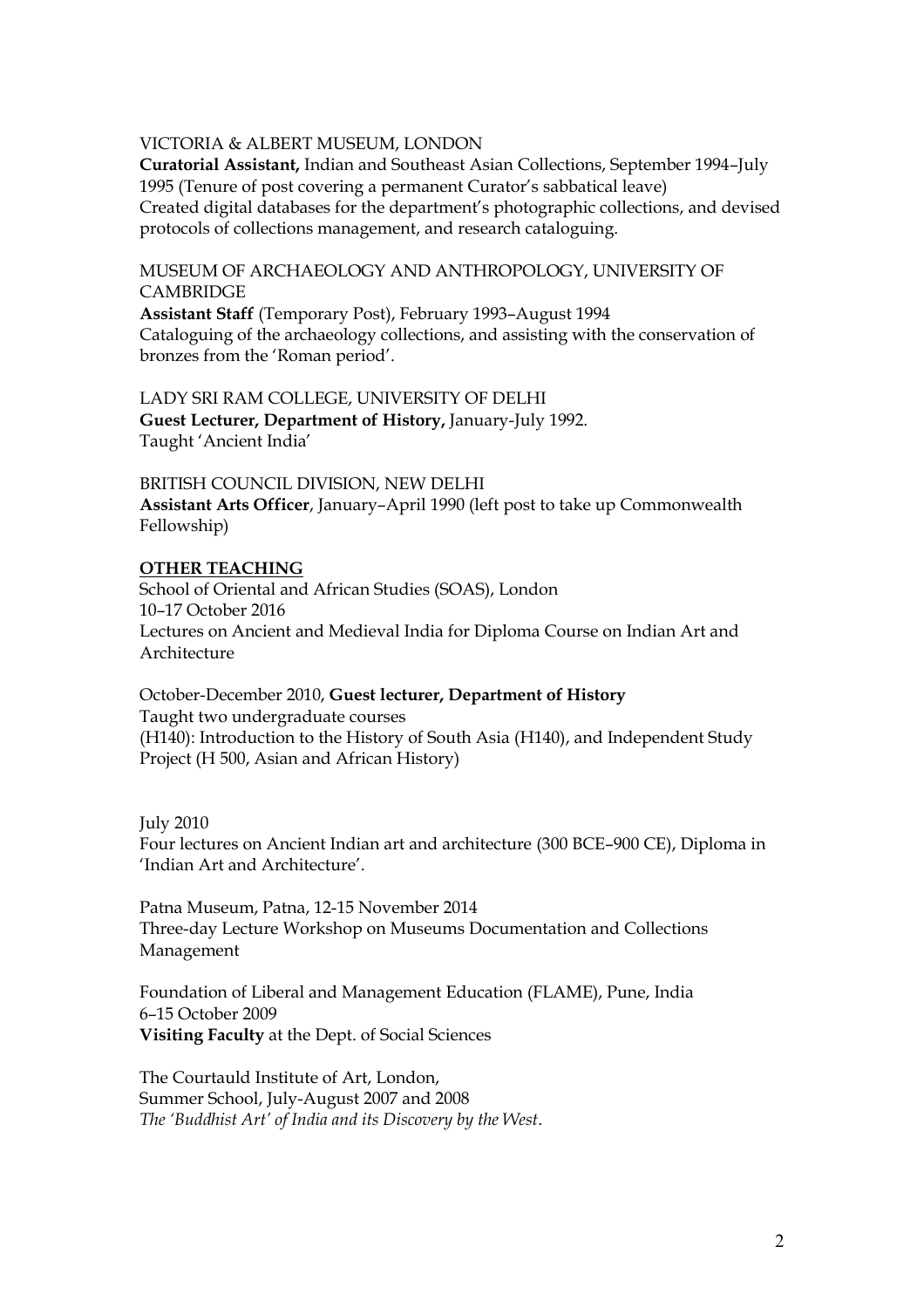University of Cambridge, Department of Social Anthropology and MAA (2000–2005, 2010–12) Lectures in M.Phil. Museum Studies.

University of Cambridge, Faculty of Oriental Studies, 2000–2001. Guest Lecturer for *Tripos* on Indian Studies, Part I and II

Indira Gandhi National Open University, New Delhi, 1988–89. Course Writer, History (Hons.): 'The Mauryan Empire' and 'Asokan Dhamma', and film script on 'Archaeological Reconstructions.'

# **AREAS OF RESEARCH**

- Cultural Heritage and Ethics
- Histories of Archaeology and Antiquarian Scholarship
- Historiography of Pre-Colonial India
- Ethnography of Social Memories and Statehood in Sikkim
- Visual Histories and Material Culture
- Museum Studies
- Histories of Collections and Collecting Practices

# **PERSONAL RESEARCH GRANTS AND AWARDS**

- Indian Council for Social Science Research (North East), 2017
- Tagore Research Scholar, National Museum New Delhi, 2015.
- British Academy Small Research Grant, February 2006.
- Crowther Beynon Fund Grant, October 2003.
- Society of South Asian Studies, Research Grant for Collaborative project, December 1999–2003.
- Evans Fellowship Committee Grant, 1999–2000.
- Smuts Memorial Fund Grant, October 1998.
- The Nehru Trust for the Collection at the Victoria and Albert Museum, February 1995.
- Commonwealth Visiting Fellowship, University of Cambridge (Clare Hall), 1990–91
- Junior Research Fellow, University Grants Commission (India), 1985–89.

# **SELECT INVITED LECTURES, SEMINARS AND CONFERENCES**

Conference: 'Design, Culture and History: The Idea of Objects in Modern and Contemporary India', The K.R. Cama Research Institute, Mumbai (5-6 January 2019) Lecture for the Plenary Session: 'Antiquities and Design Towards a Nation: Object Lessons for Archaeology' (5 January 2019)

Conference: 'The Idea of Culture: An International Conference on Teaching History', Seagull Peaceworks, Kolkata (3-5 August 2018)

Lecture: 'Curating Cultures: Collections, Practices and their Histories' (3 August 2018)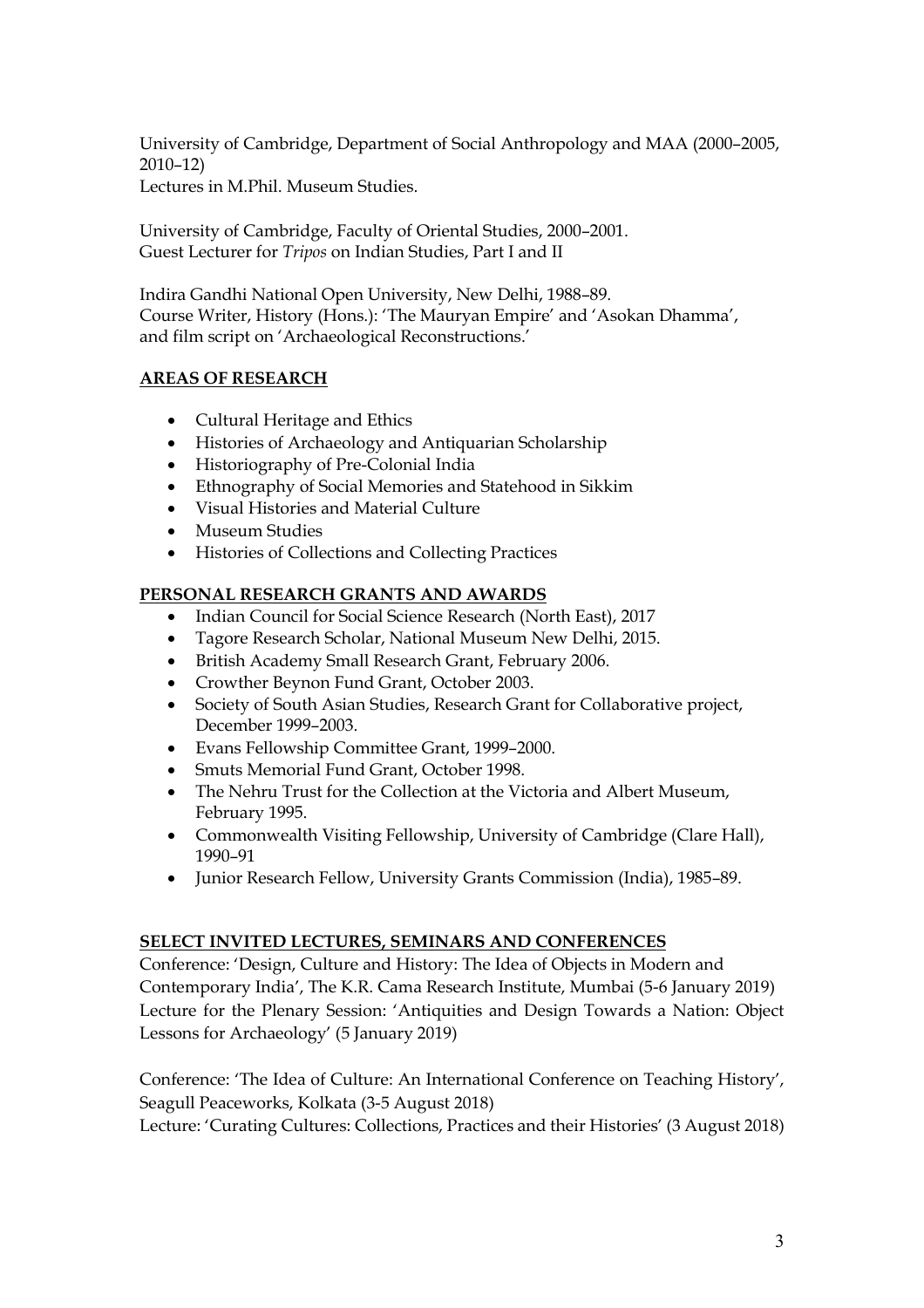Conference: 'Heritage, Decolonisation and the Field: A Conference', 26 and 27 January 2018, German Historical Research Institute, London and UCL Institute of Archaeology (London)

Closing Keynote: 'Decolonising South Asia through Heritage- and Nation-Building', 27 January

Conference: 'Survey, Mapping and *Cartography*' 6 January 2018, Telengana State Gallery of Fine Art, Hyderabad, organized by the Kalakriti Archives in partnership with Bonjour India, for the 15<sup>th</sup> Krishnakriti Festival of the Arts and Culture of Hyderabad.

Lecture: 'Archaeological and Architectural Surveys and Map-making in India'

Asiatic Society of Bangladesh, Dhaka, 28 March 2017 and Ancient India Iran Trust, Cambridge, Michaelmas Term Lecture Series, 21 October 2016 'Nineveh in Bombay and Histories of Indian Archaeology'

Ambedkar University, Delhi, Centre For Community Knowledge 'Photographs as Histories: Looking Through Collections', 21 September 2016

Conference: 'Capacity Building For Museums in India', 12–14 September 2016 School of Arts and Aesthetics, JNU (New Delhi) in collaboration with Nehru Trust for the Indian Collections at the V&A and Goethe Institute, Max Müller Bhavan, New Delhi

Lecture: 'Drawing in the World? Museums as Public Spaces, 14 September 2016

Centre of South Asian Studies, University of Cambridge, Lent Term Seminar Series 'Looking into Indian Pasts: Archaeology, History and Ways of Seeing', 2 March, 2016

Workshop: 'Orientalism and It's Institutions', 18 February 2016, Centre for Research in the Arts, Social Sciences and Humanities (CRASSH), University of Cambridge Lecture: 'Looking at Orientalism through "Nineveh in Bombay"'

Photographic History Research Centre, Du Montford University, Leicester Research Seminar on Cultures of Photography 'Visual Histories, Archaeological Constructs and Indian Pasts', 20 October 2015

Conference: Centre for Archaeological Studies and Training, Eastern India (Kolkata) National Seminar, 15–16 November 2013 Lecture: 'Periodizing Change and Evaluating Culture from Indus to the Early Historical Ages', 15 November 2013

Dept. of Humanities and Social Sciences, Indian Institute of Technology Bombay (Powaii, Mumbai), 10 August 2012 'Cultural Heritage and Archaeology'

Conference: Information Technologies for Performing Arts, Media Access and Entertainment, University of Firenze, 7–9 May 2012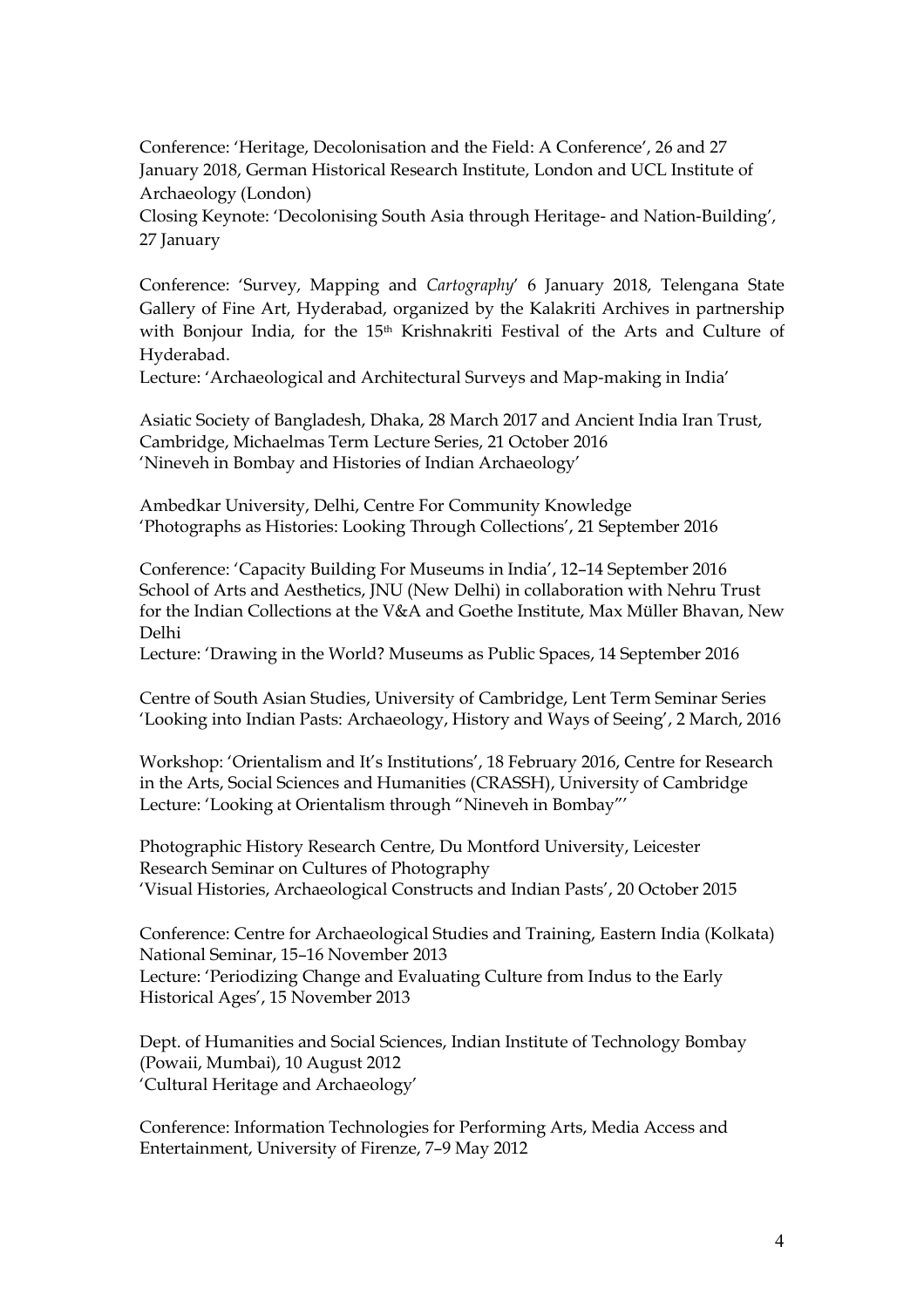Lecture: 'Curating Data, Disseminating Knowledge: Museums of the Digital Age', 8 May 2012

Conference: 'An Archaeology of Archaeological Archives', 12 April 2012, Department of Archaeology, Birkbeck College, University of London Lecture: 'Archives as Artefacts of Archaeological Knowledge'

Workshop: 'Performing Arts Digital Collections for the New Millennium', 10–11 June 2011, La Bellone, Maison du Spectacle, Brussels Lecture: 'Inappropriate Use: IPR and Traditional Cultural Material', 10 June 2011

Conference: 'Visualisation in Archaeology', 21–23 October 2010, Department of Archaeology, University of Southampton Lecture: 'Archaeology, Photography and Communicating Histories', 22 October 2010

Dept. of Art and Aesthetics, Jawaharlal Nehru University, New Delhi, 10 September 2010 and Dept. of Art and Archaeology, SOAS, London, Research Seminars, 10 March 2010 'Fielding Histories: Photography and Archaeology in British India'

Public lecture organized by Director General, Archaeological Survey of India, New Delhi, 8 September 2010, National Museum, New Delhi 'Photography, Archaeology and Sir John Marshall's Survey'

Centre for Research in the Arts Social Sciences and Humanities (CRASSH), Cambridge, 26 May 2010 and McDonald Institute, Dept. of Archaeology, Cambridge, 11 November 2010. 'Historicising Civilisations: Archaeology and fielding of Histories of "Ancient India"'

Conference: 'Local heritage, Global Histories: Colonialism, History and the Making of Heritage', German Historical Institute, London, 16–17 May 2009 Chair for Conference

Conference: 20th ECMSAS (European Conference of Modern South Asian Studies), University of Manchester, 8–11 July 2008 Lecture: 'A Useful Science? Archaeological Knowledge and its Prerogative', 10 July 2008.

Conference: 'Sources for the History of Archaeology', 27–28 July 2007, Department of Archaeology, University of Freiburg, Lecture: 'Photographs as Sources of Archaeological Knowledge' 28 July 2007

Department of Archaeology, University of Durham, 31 January 2007 'Archaeological Foundations within British India'

The Courtauld Institute of Art, London, Research Seminar in the History of Photography

'Archaeological Photography and the Creation of Histories within Colonial India', 22 February 2006

# **LIST OF PUBLICATIONS**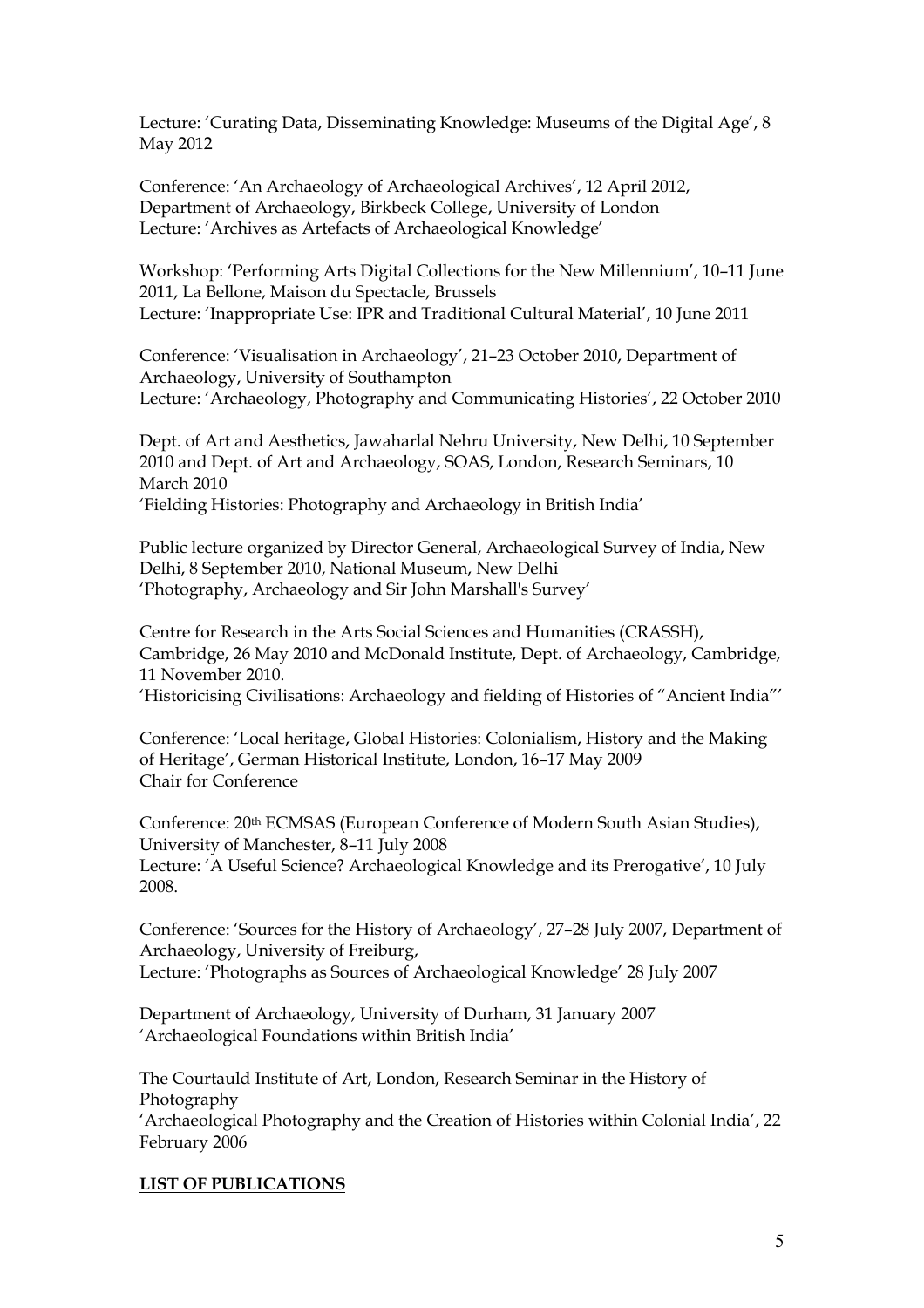| <b>Books:</b>  |                                                                                                                                                                                     |
|----------------|-------------------------------------------------------------------------------------------------------------------------------------------------------------------------------------|
| In Preparation | Objects and Histories (commissioned by Hachette, New Delhi;<br>received publication grant from INTACH)                                                                              |
| 2015           | Artefacts of History: Archaeology, Historiography and Indian Pasts,<br>SAGE, New Delhi/California.                                                                                  |
| $2010$ (Ed.)   | The Marshall Albums: Photography and Archaeology, Alkazi<br>Collection of Photography and Mapin, Ahmedabad.                                                                         |
|                | Chapters authored: 'Introduction' (pp. 10–67), 'Photographs in<br>Sir John Marshall's Archaeology' (pp. 136-177), 'John Marshall<br>and the Photographic Collections' (pp. 232–52). |
|                |                                                                                                                                                                                     |

# **Book Chapters, Journal Articles**

Submitted March 2019

'Antiquity, Design and the 'Indian' Nation: Object Lessons For Archaeology?', K. Mehta (ed.) *Design, Culture and History: The Idea of Objects in Modern and Contemporary India*, The K.R. Cama Research Institute, Mumbai.

- 2019 (forthcoming) *A Status Report of 'Tribal' Arts in the Central Indian Tribal Belt*, (commissioned by Bharat Rural Livelihood Foundation (BRLF), New Delhi) Orient Blackswan
- 2019 (forthcoming) 'Antiquities for a Nation: The Harappa Gallery of the National Museum of India' in S. Klamm and E. Hoffman (eds.) *Antiquity and Reconstruction*, De Gruyter, Berlin.
- 2019 (forthcoming) 'Heritage and the Curation of the Archaeological Scholarship of India' in V. Selvakumar and S.K. Aruni (eds.) *Professor K. Paddayya: A Festschrift*, Aryan, New-Delhi.
- 2017 '"Nineveh" in Bombay and Histories of Indian Archaeology', *Journal of the Asiatic Society of Bangladesh (Humanities),* Vol. 62 (1), pp. 65–85.
- 2014 'Civilizational Heritage and Archaeological Practices within South Asia', in C. Sandis (Ed.) *Cultural Heritage Ethics: Between Theory and Practice*, Cambridge, Open Book Publishers, pp. 103–16.
- 2014 'Heritage, Archaeology and the Indus Civilization', in D.N. Jha (Ed.) *The Complex Heritage of Early India: Essays in Memory of Ram Sharan Sharma,* Manohar, pp. 37–70.
- 2013 'Beyond Representation: Photographs in Archaeological Knowledge, in O. M. Abadia and C. Huth (eds.) 'Speaking Material: Sources for the History of Archaeology' *Complutum*, Vol. 24 (2), pp. 173–88.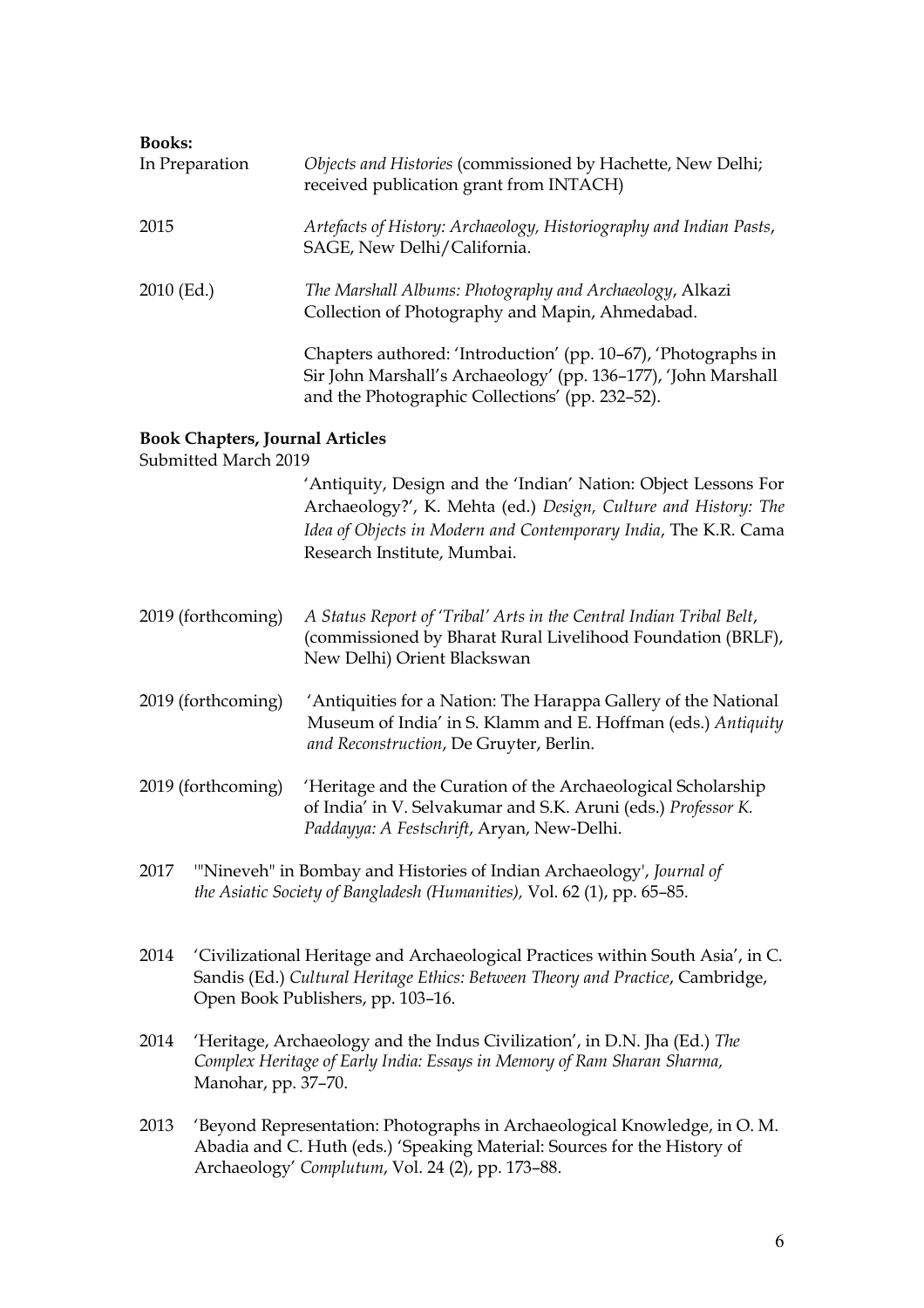- 2012 'Material Truths and Religious Identities: The Archaeological and Photographic Making of Banaras', in M. Dodson (Ed.) *Banaras: Urban History, Architecture, Identity* (London: Routledge), pp. 42–76.
- 2012 'Visual Histories, Archaeology and Photographic Knowledge', in R. Allana (Ed.) 'Depth of Field'*, Lalit Kala Contemporary 52*, pp. 29–40.
- 2012 'Curating Data, Disseminating Knowledge: Museums in Digital Age', in P. Nesi and R. Santucci (eds.), *ECLAP*: *Ist International Conference on Information Technologies for Performing Arts, Media Access and Entertainment*, Firenze University Press, pp. 41–6.
- 2007 'The Indus Civilization', *History Today*, Vol. 57, No. 10 (October), pp. 50–7.
- 2005 'Archaeology and Photography', R. Lenman (Ed.) *The Oxford Companion to the Photograph*, Oxford University Press, pp. 42–44*.*
- 2005 'Negotiating Evidence: History, Archaeology and the Indus Civilisation'*, Modern Asian Studies,* Vol. 39 (2), pp. 399–426.
- 2004 'Sights of Reference: Photography in the Construction of an "Ethnographic" Record', in F. Kerlogue (Ed.) *Performing Objects: Museums, Material Culture and Performance in Southeast Asia*, in series *Contributions in Critical Museology and Material Culture*, Horniman Museum Publication, pp. 87–102.
- 2004 'The Camera and the Spade: Photography in the Making of Archaeological Knowledge', *Visual Knowledges* (electronic format: ISBN 0 9532713 3 1).
- 2004 'The Making of Institutional Archives: Photographs of Ethnology and Archaeology', *South Asia Archive and Library Group Newsletter* (No. 2, November), pp. 16–20.
- 2003 'Mortimer Wheeler's Archaeology in South Asia and its Photographic Presentation', *South Asian Studies*, Vol. 19, pp. 43–55.
- 2003 'Imposing the Habit of Science: Sir Mortimer Wheeler and Indian Archaeology', *Bulletin of the History of Archaeology*, Vol.13 (1), 4–10. Reprinted in *Man and Environment* 28 (2), pp. 111–5.
- 2002 'The Visual in Archaeology: Photographic Representations of Archaeological Practice in the Indian Subcontinent', *Antiquity* Vol. 76, pp. 93–100*.*
- 2001 (with R.B. Boast and A. Herle) *Collected Sights: Photographic Collections of the Museum of Archaeology Anthropology, 1860s–1930s*. Exhibition Catalogue.
- 2000 'South Asian Photographs in the University of Cambridge Museum of Archaeology and Anthropology', *Man and Environment*, Vol. 25 (1), pp. 89–96.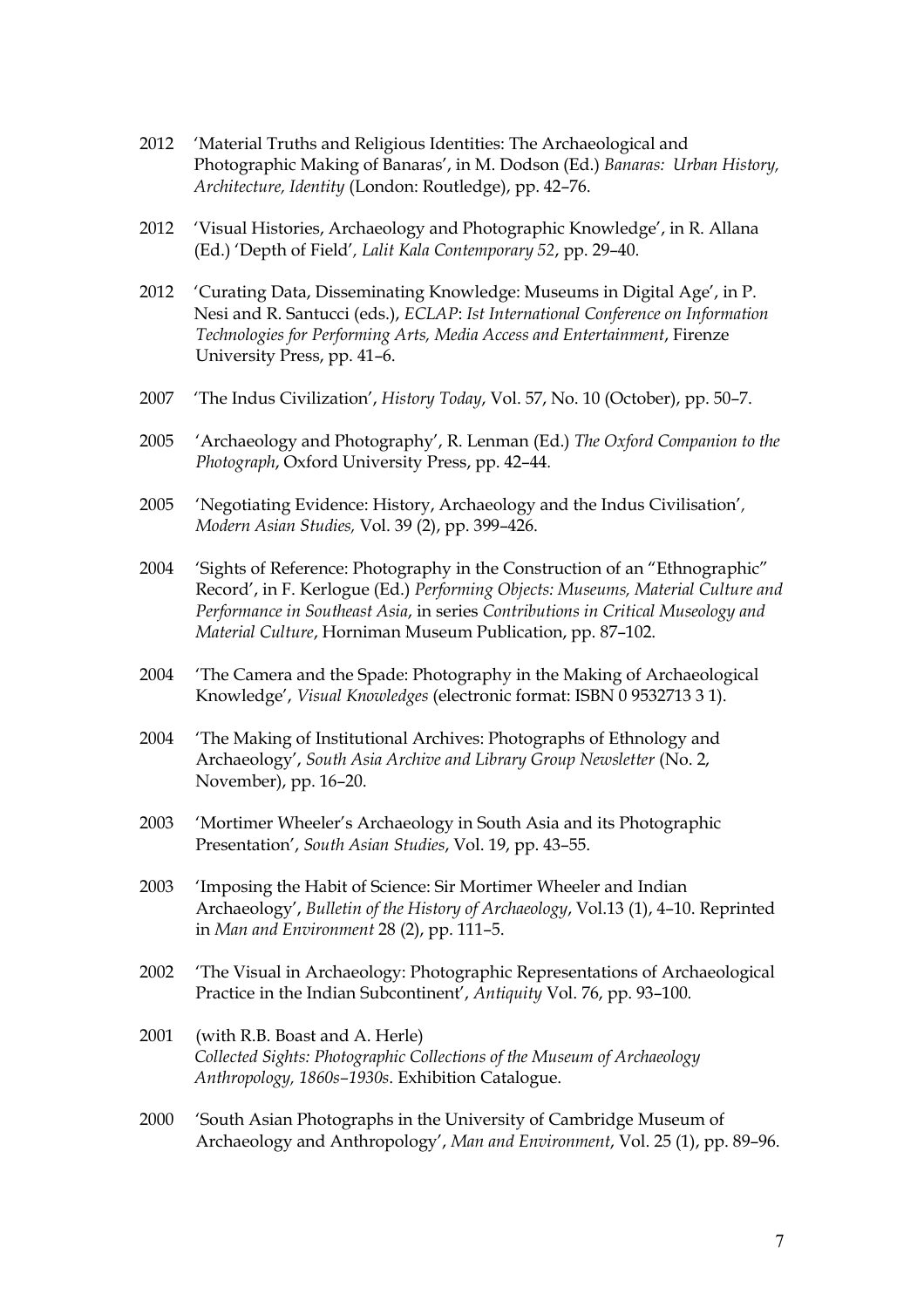1994 'Recognizing "Harappan": A Critical Review of the Position of Hunter-Gatherers within Harappan Society', *South Asian Studies,* Vol. 10, pp. 91–7.

## **Reviews, Review Articles:**

- 2019 Priya Maholay-Jaradi, *Fashioning a National Art: Baroda's Royal Collection and Art Institutions (1875-1924),* Oxford University Press 2016, *Indian Economic and Social History Review*, No. 56 (1), pp. 107—9.
- 2017 Shereen Ratnagar, 2016, *Harappan Archaeology: Early State Perspectives*, Primus 2016, *Studies in History*, Vol. 33 (2), pp. 275–9.
- 2007 E.F. Bryant and L. Patterson (eds.), *The Indo-Aryan Controversy: Evidence And Inference In Indian History*, Routledge 2005, *Journal of the Royal Asiatic Society*, Vol. 17 (Part 3), pp. 340–3.
- 2006 'Diggers and the Mappers Mapped', Review of U. Singh, *The Discovery of Ancient India: Early Archaeologists and the Beginning of Archaeology*, Orient Blackswan 2005, *The Times Higher Education Supplement*, 9 May.
- 2005 'Ancient People for Whom Birds no longer Sing', Review of Madhusree Mukherjee, *The Land of the Naked People*: *Encounters with Stone Age Islanders*, Houghton Mifflin Harcourt 2003, *The Times Higher Education Supplement*, 14 March.
- 2005 'The Photographic Framing of Land', Review of *Seeing Lhasa: British Depictions of the Tibetan capital 1936–47*, Exhibition at the Pitt Rivers Museum, Oxford 2005, *Journal of Museum Ethnography*, Vol. 17, pp. 258–60
- 2002 'Bollywood in London', Review of *Cinema India: The Art of Bollywood*, Exhibition at the V&A 2002, *Frontline*, Vol. 19.
- 1995 'Strata within Strata', Review of P.K. Wasson, *The Archaeology of Rank*, Cambridge University Press, Cambridge 1994, *The Times Higher Education Supplement*, 4 August.
- 1993 'Indian Archaeology: Exploring the Present', *Antiquity*, Vol. 67, (No. 257), pp. 918–21.

#### **News Journal and other Media**

Contributor to BBC documentary 'The Necklace that Divided Two Nations', Episode 5 in the Series, *The Museum of Lost Objects*, Broadcasted on 15 July 2017.

'Light of the Solar Race: Rajendra Chola', *The Week*, 27 December 2015

'Nineveh in Bombay: When the Splendours of Ancient Assyria Enraptured the City', *Scroll.in*, 13 December 2015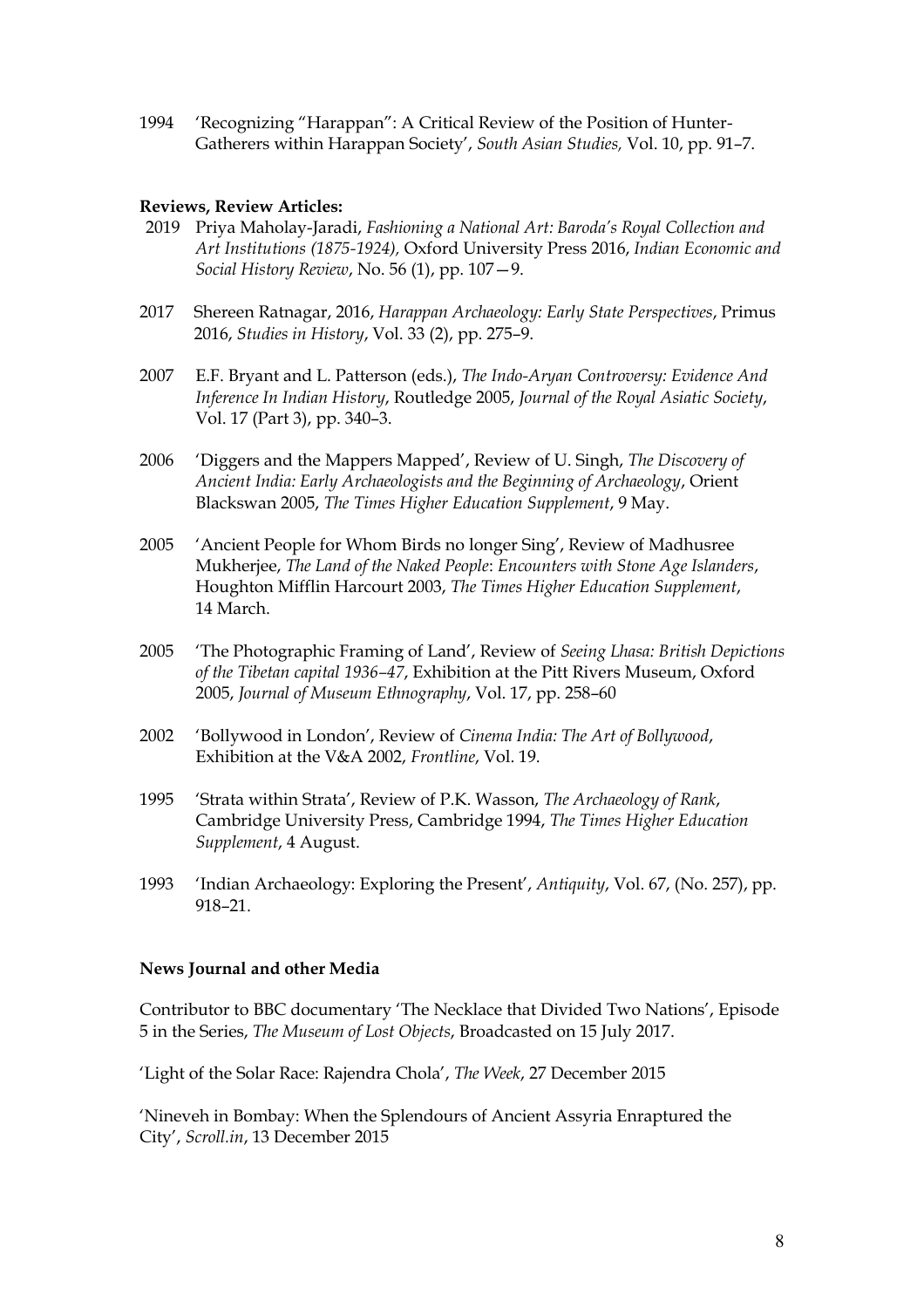2006, 'Archaeological Photography and the Creation of Histories in Colonial India, *[www.harappa.com/photo-archaeology/index.html](https://www.harappa.com/photo-archaeology/index.html)*.

# **EXHIBITIONS**

- 2012 *South Asia*, Archaeology Gallery, MAA, University of Cambridge
- 2012 *Cambridge*, Archaeology Gallery, MAA (co-curated with Dr Christopher Chippindale)
- 2010 *The Marshall Albums: Photography and Archaeology,* Shridharani Gallery (co curated with Rahaab Allana).
- 2000 *Collected Sights (1860-1930),* Photographic Collections, MAA, Cambridge (co curated with R.B. Boast and A. Herle)

### **CONSULTANT/ADVISORY WORK**

- March-December 2017, External Expert and Researcher for Bharat Rural Livelihoods Foundation (BRLF), New Delhi, 2017.
- 17 August 2017, Member Expert Committee, IGNOU (Indira Gandhi National Open University, New Delhi) for redesigning the following core undergraduate courses:

- Peer reviewer for *Public Archaeology, Current Anthropology, Archaeological Dialogues, Modern Asian Studies*, *Antiquity* and *Current Science*, and publishers Bloomsbury (London), and Orient Blackswan (India).
- 2014-16, Research Consultant for Bihar Museum, Patna (India, on behalf of Lords Cultural Resources, Toronto).
- 2005, Lillian Ream Trust, Wisbeach, UK, for Assessing the Photographic Collection of the early 20<sup>th</sup> century Ream Studio.
- 2004, Alkazi Foundation for the Arts, New Delhi. Cataloguer and researcher for photographs of Sir John Marshall, Director General Archaeological Survey of India (1902–28).
- 2003, Museums and Libraries Group. Referee for Awards in Lieu Scheme.
- 2003, Home Ministry. Advisor to Refugee Legal Centre, Oakington.
- 2001, Foreign and Commonwealth Office, London. Advice on documentation of photographs held in the Collection.
- 1987–88, Indian National Trust for Architecture, Culture and Heritage (INTACH, Pune Chapter). Researcher for surveying and listing the colonial architecture of the cantonment in Pune.

Rise of the Modern West I and II, History of Modern Europe I (c.1780- 1939), History of Modern Europe II (c.1780-1939)